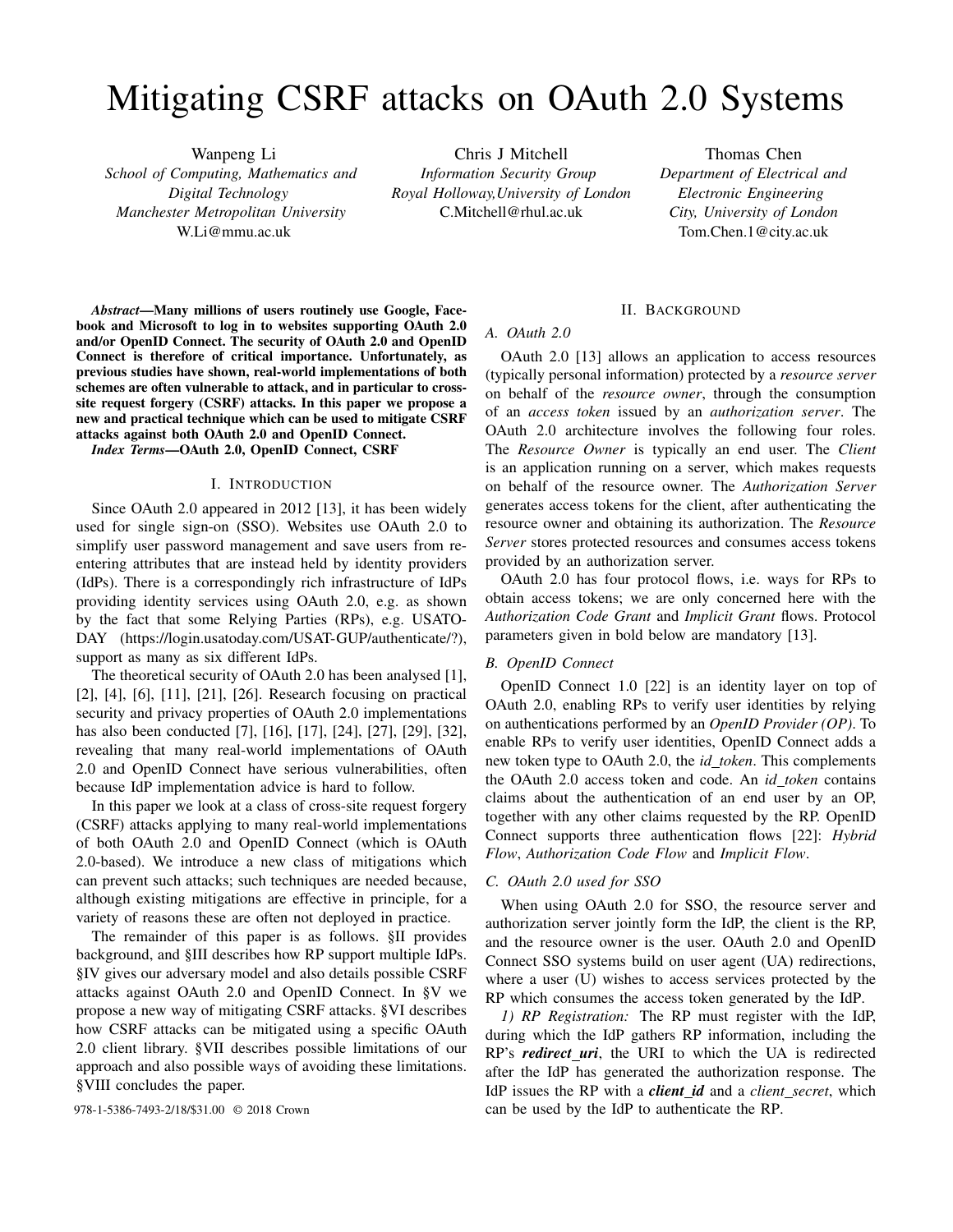*2) Authorization Code Grant:* OAuth 2.0 Authorization Code Grant is very similar to OpenID Connect Authorization Code; we thus only give the description of Authorization Code Grant. This flow relies on certain information having been established during registration (see §II-C1). The protocol proceeds as follows.

- 1) U  $\rightarrow$  RP: The user clicks a login button on the RP, which causes the UA to send an HTTP request to the RP.
- 2) RP  $\rightarrow$  UA: The RP sends an authorization request to the UA, including: *response type=code*, requesting Authorization Code Grant; *state*, an opaque value used by the RP to maintain state between request and callback (step 6 below); and *scope*, the scope of the requested permission; *client id* and *redirect uri*.
- 3) UA  $\rightarrow$  IdP: The UA redirects the request to the IdP.
- 4) IdP  $\rightarrow$  UA: The IdP first compares the value of *redirect\_uri* received in step 3 with the registered value; if the comparison fails, the process terminates. If the user has already been authenticated by the IdP, then the next step is skipped. If not, the IdP returns a login form which is used to collect user authentication data.
- 5)  $U \rightarrow UA \rightarrow IdP$ : The user completes the login form and grants permission for the RP.
- 6) IdP  $\rightarrow$  UA  $\rightarrow$  RP: The IdP generates an authorization response and redirects the UA back to the RP. The authorization response contains *code*, the code generated by the IdP; and *state*, the value sent in step 2.
- 7) RP  $\rightarrow$  IdP: The RP sends an access token request to the IdP token endpoint directly (i.e. not via the UA). The request includes *grant type=authorization code*, *client id*, *client secret*, *code*, and the *redirect uri*.
- 8) IdP  $\rightarrow$  RP: The IdP checks *client\_id*, *client\_secret* (if present), *code* and *redirect uri* and, if the checks succeed, responds to the RP with *access token*.
- 9) RP  $\leftrightarrow$  IdP: The RP passes *access\_token* to the IdP via a defined API to request the user attributes.

*3) Implicit Grant:* OAuth 2.0 Implicit Grant is very similar to OpenID Connect Implicit and Hybrid, and so we only describe Implicit Grant. We specify below only those steps where Implicit Grant differs from Authorization Code Grant.

- 2.  $RP \rightarrow UA$ : The RP sends an OAuth 2.0 authorization request back to the UA including: *response type=token*, indicating that Implicit Grant is requested; *client\_id*; *redirect uri*; *state* and *scope*.
- 6. IdP  $\rightarrow$  UA  $\rightarrow$  RP: The IdP generates an access token and redirects the UA back to the RP using the *redirect uri*. The access token is appended to *redirect uri* as a URI fragment (i.e. a suffix to the URI following a # symbol).

As URI fragments are not sent in HTTP requests, the access token is not immediately transferred when the UA is redirected to the RP. Instead, the RP returns a web page (typically HTML with an embedded script) which accesses the full redirection URI including the UA-retained fragment and extracts the access token from the fragment. The RP can now use the token to retrieve data from the IdP.

# III. SUPPORTING MULTIPLE IDPS

As described in §I, RPs can support multiple IdPs, since users will have varying IdP trust relationships — e.g., one user may prefer Facebook, whereas another may prefer Google. We next describe two ways in which this is achieved in practice.

# *A. Using redirect URIs*

An RP can support multiple IdPs by registering a different *redirect\_uri* with each IdP, and setting up a sign-in endpoint for each. It can then use the endpoint on which it receives an authorization response to learn which IdP sent it. E.g., AddThis (http://www.addthis.com/) has registered:

- https://www.addthis.com/darkseid/account/
- register-facebook-return as its Facebook *redirect uri* and
- https://www.addthis.com/darkseid/account/ register-google-return as its Google *redirect uri*.

If AddThis receives an authorization response at the endpoint *https://www.addthis.com/darkseid/account/register-facebookreturn?code=[code generate by Facebook]*, (in step 7 of §II-C2), it assumes that this response was generated by Facebook, and thus sends the authorization *code* to the Facebook server (step 8 of §II-C2) to request an *access token*.

# *B. Explicit User Intention Tracking*

Alternatively, an RP keeps a record of the IdP each user wishes to use (e.g. it could save the identity of the user's selected IdP to a cookie). In this case, when a authorization response is received by the RP, the RP can retrieve the identity of the IdP from the cookie and then send the *code* to this IdP. This method is typically used by RPs that allow for dynamic registration, where using the same URI is an obvious implementation choice [11].

# IV. CSRF ATTACKS AGAINST OAUTH 2.0 SYSTEMS

# *A. Adversary Model*

We suppose the adversary is a web attacker, i.e. it can share malicious links or post comments which contain malicious content (e.g. stylesheets or images) on a benign website, and/or can exploit vulnerabilities in an RP website. The malicious content might trigger the web browser to send an HTTP/HTTPS request to an RP and IdP using the GET or POST methods, or execute attacker-crafted JavaScript.

# *B. CSRF attacks*

A CSRF attack [3], [5], [9], [15], [19], [23], [31] operates in the context of an ongoing interaction between a target UA (used by a target user) and a target website. A malicious website causes the target UA to initiate a request of the attacker's choice to the target website. This can cause the target site to execute actions without user involvement. E.g., if the target user is currently logged into the target site, the target UA will send cookies containing an authentication token generated by the target site for the target user, along with the attacker-supplied request, to the target site. The target site will then process the malicious request as though it was initiated by the target user. According to a 2017 OWASP report [20],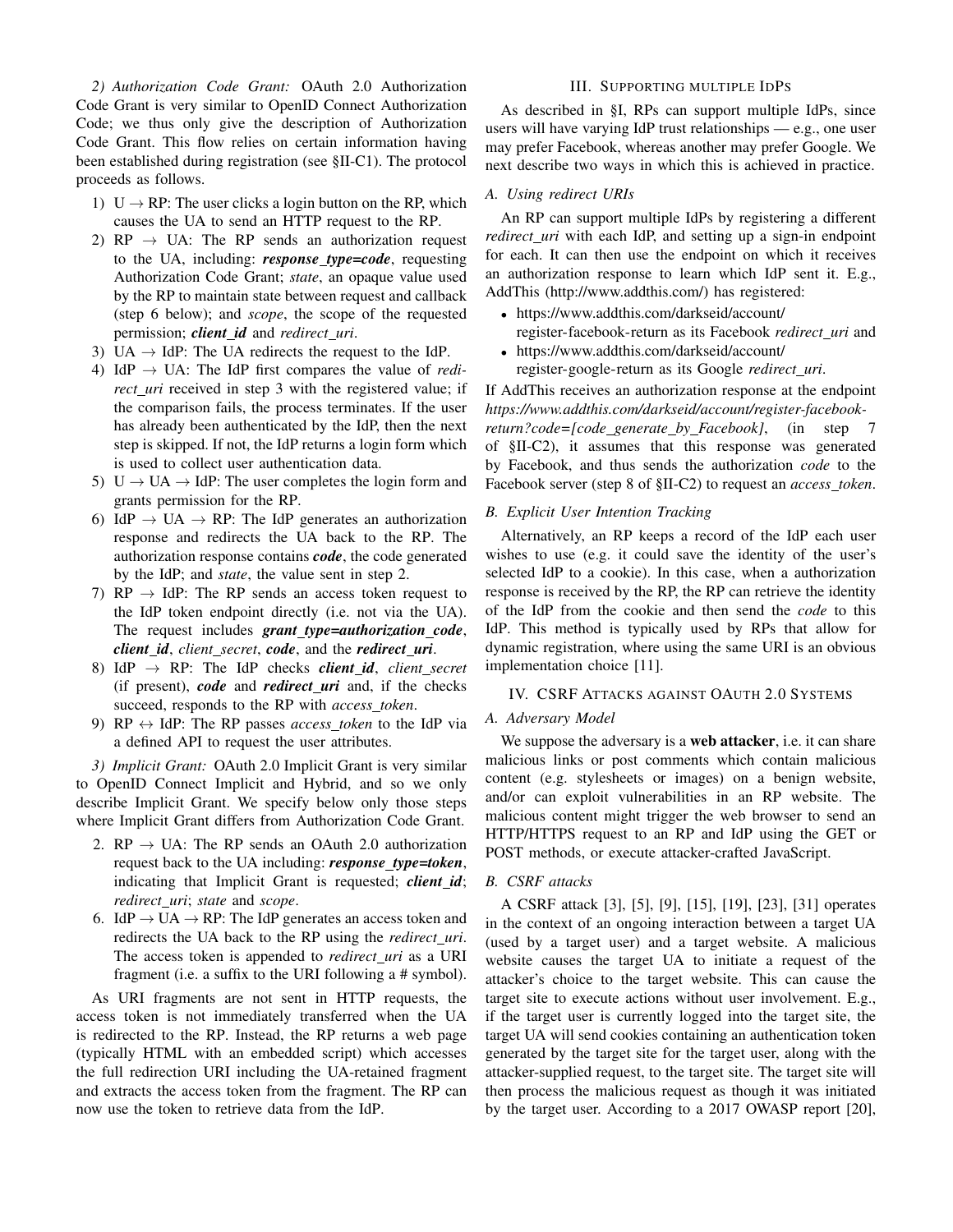CSRF vulnerabilities are present in 5% of web applications, meaning that such attacks are a real practical danger.

#### *C. CSRF Attacks Against the Redirect URI*

CSRF attacks against the OAuth 2.0 *redirect uri* [18] can allow an attacker to get authorization to access OAuth-protected resources without user consent. Such attacks are possible for both Authorization Code Grant and Implicit Grant. An attacker first acquires a *code* or *access token* for its own resources. The attacker then aborts the redirect flow back to the RP on the attacker's own device, and then, by some means, tricks the victim into executing the redirect back to the RP. The RP receives the redirect, fetches the attributes from the IdP, and associates the victim's RP session with the attacker's resources accessible using the tokens. The victim user then accesses resources on behalf of the attacker. The impact of such an attack depends on the type of resource accessed. For example, the user might upload private data to the RP, thinking it is uploading information to its own profile, and this data will subsequently be available to the attacker. Alternatively, as described by Li and Mitchell [16], an attacker can use a CSRF attack to control a victim user's RP account without knowing the user's username and password.

# *D. Existing CSRF Defences*

Barth et al. [3] describe four website mitigations for CSRF attacks. One involves the use of a secret validation token, sent in each HTTP request; this token can be used to determine whether the request came from an authorized source. The "validation token" should be hard to guess for an attacker who does not already have access to the user's account. If a request does not contain a validation token, or the token does not match the expected value, the server should reject the request. The other three techniques all involve distinguishing between same-site and cross-site requests and so, as we discuss below, they do not help in the context of OAuth 2.0.

According to the OAuth threat model [18], two possible mitigations for CSRF attacks on OAuth 2.0 RPs are:

- a *state* parameter (i.e. a secret validation token, as above) should be used to link the authorization request to the redirect URI used to deliver the *code* or *access token*;
- RP developers and end users should be educated not to follow untrusted URLs.

The other three CSRF defences described by Barth et al. [3] are not recommended. This is because the OAuth 2.0 response to the redirect URI is a cross-site request, since the request is generated by the IdP and is redirected to the RP by the browser; thus these three CSRF defences will not work in this case.

Both recommended mitigations need to be implemented by RPs; however, in practice, RPs do not always correctly implement CSRF countermeasures. A 2015 study by Shernan et al. [25] found that 25% of websites in the Alexa Top 10,000 domains using Facebook's OAuth 2.0 service appear vulnerable to CSRF attacks. Further, a 2016 study by Yang et al. [30] revealed that 61% of 405 websites using OAuth 2.0 (chosen from the 500 top-ranked US and Chinese websites) did not implement CSRF countermeasures; even worse, of those RPs which support the *state* parameter, 55% remain vulnerable to CSRF attacks due to misuse of the *state* parameter. They also found four scenarios where the *state* parameter can be misused by RP developers. Thus, if CSRF attacks are to be prevented in practice, new, simple-to-implement countermeasures would be extremely valuable, motivating the work described below.

#### V. A NEW APPROACH

Since RP developers often fail to add a state parameter to authorization requests, large numbers of real-world OAuth 2.0 implementations are vulnerable to CSRF attacks; moreover traditional Referer header, Origin header and Custom header countermeasures [3] are infeasible in the OAuth 2.0 framework. We propose instead to combine the Referer header and the fact that RPs register different URIs for different IdPs (see §III-A) to provide a novel means of mitigating CSRF attacks. We first describe how a Referer header can be used to mitigate CSRF attacks against the *redirect uri* in both the Authorization Code Grant Flow of OAuth 2.0 and the (very similar) Authorization Code Flow of OpenID Connect.

#### *A. Protecting the Authorization Code (Grant) Flow*

An authorization response is typically only generated after a user clicks on a IdP-rendered grant button. The HTTP message (see, e.g., Listing 1) of such an authorization response contains a Referer header which points to the IdP domain.

| I // privacy related values have been suppressed using *** |
|------------------------------------------------------------|
| GET /AIdP-callback?code=[code generated by AIdP]           |
| 3 Host: RP.com                                             |
| 4 User-Agent: ***                                          |
| $5$ Accept: ***                                            |
| Accept-Language: en-US, en; q=0.5                          |
| Referer: https://AIdP.com/                                 |
| 8 Cookie: ***                                              |
| Connection: close                                          |

Listing 1. HTTP message of a normal OAuth 2.0 Authorization Response

In practice, major IdPs, such as Google, Facebook and Microsoft, implement an 'automatic authorization granting' feature [17]. That is, when the user has logged in to his/her OAuth 2.0 IdP account, the IdP generates an authorization response without explicit user consent. The HTTP message (see, for example, Listing 2) of such an authorization response contains a Referer header which points to the RP domain.

In the proposed mitigation, when the RP receives an authorization response it first retrieves the identity of the IdP from *redirect\_uri*, and then checks that the domain in the Referer header is either the RP Domain or the IdP domain. If so, then the RP knows it is a genuine authorization response coming from the IdP; otherwise, the RP should discard this HTTP message and send an error page to the user.

| I GET /AIdP-callback?code=[code_generated_by_AIdP] |
|----------------------------------------------------|
| 2 Host: RP.com                                     |
| 3 User-Agent: ***                                  |
| 4 Accept: ***                                      |
| Accept-Language: en-US, en; q=0.5                  |
| 6 Referer: https://RP.com/                         |
| 7 Cookie: ***                                      |
| 8 Connection: close                                |
|                                                    |

Listing 2. HTTP message of an automatic authorization granting OAuth 2.0 Authorization Response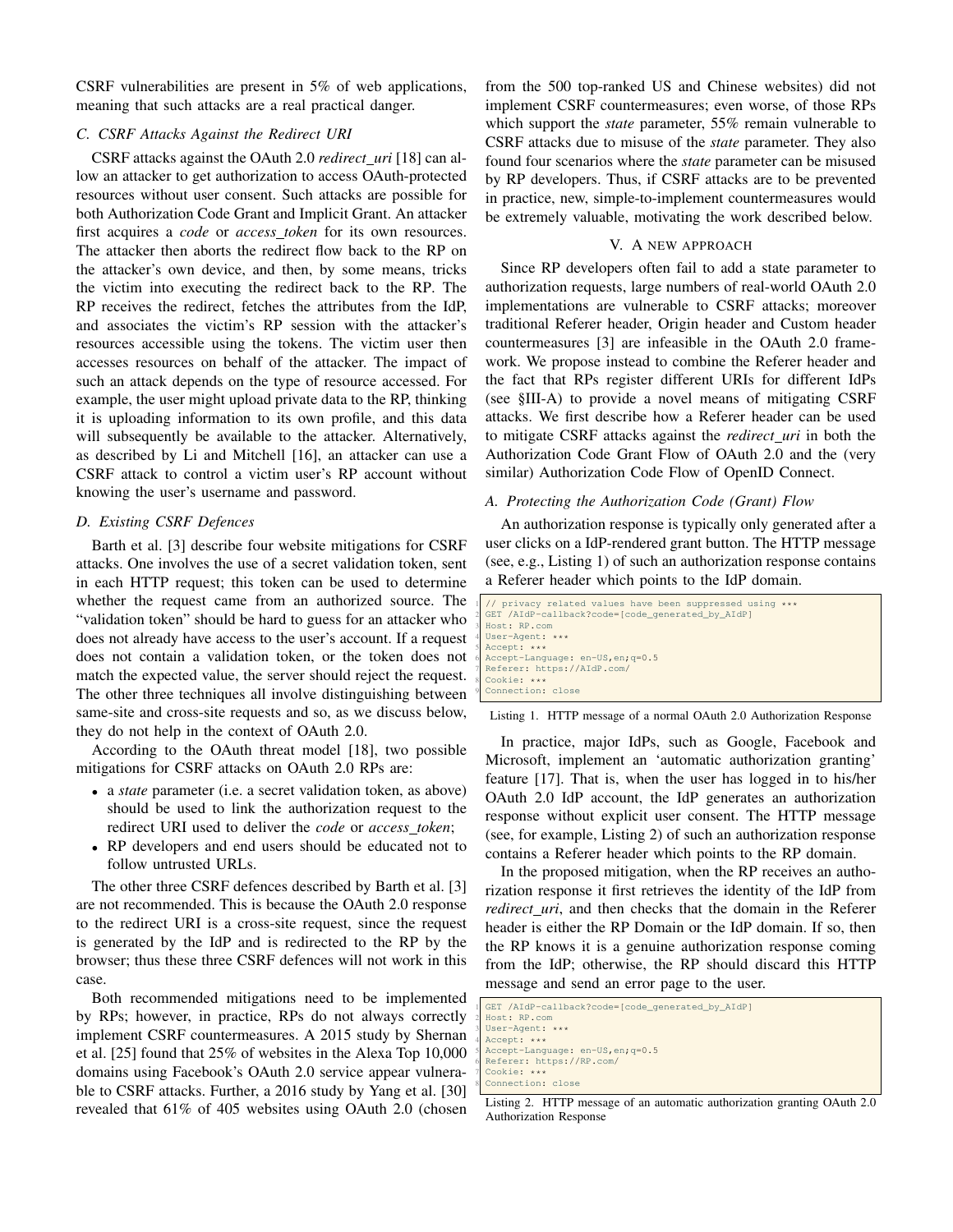For example, suppose a web attacker puts the link https://rp.com/AIdP-callback?code=[code BelongsToAttacker generated by AIdP] on attacker.com to try to attack the *redirect uri* that the RP registered with the target IdP (which we call AIdP). The HTTP message of the attack request will contain a Referer header which points  $\frac{40}{41}$ to attacker.com (see Listing 3). The RP can detect this is an  $\triangleleft$ attack by examining the domain in the Referer header.

```
GET /AIdP-callback?code=[code_BelongsToAttacker_generated_by_AIdP]
 2 Host: RP.com
 User-Agent: ***
 Accept: ***
 5 Accept-Language: en-US,en;q=0.5
 Referer: https://attacker.
7 Cookie: ***
8 Connection: close
```
Listing 3. HTTP message of a CSRF attack against *redirect uri*

#### *B. Protecting the Implicit Grant Flow*

We next describe how a Referer header can be used to mitigate CSRF attacks against the *redirect uri* in both the Implicit Grant Flow of OAuth 2.0 and the Implicit Flow and Hybrid Flow of OpenID Connect.

For example, suppose a web attacker creates the link https://rp.com/AIdP-callback#access\_token=[accsstoken\_ BelongsToAttacker generated by AIdP] on attacker.com to launch a CSRF attack against the *redirect uri* that RP registered with the target IdP, AIdP. As in §II-C3, the *access token* in the Implicit Grant Flow is not immediately transferred when the UA is redirected to the RP. Thus the HTTP request message looks similar to the CSRF HTTP request in Listing 4. The only difference between a normal HTTP message and a CSRF HTTP message in the OAuth 2.0 Implicit Grant is the Referer header. The RP can detect a CSRF attack by checking the domain of the Referer header is either the IdP identity it retrieves from the *redirect uri* or its own domain; it can then respond with different HTML depending on the HTTP messages it has received (see lines 18 and 41 in Listing 4).

```
request message to the RP redirect_uri in OAuth 2.0
Implicit Grant<br>
2 GET /AIdP-callback
  3 Host: RP.com
  User-Agent: ***
  Accept: ***
  6 Accept-Language: en-US,en;q=0.5
  Referer: https://AIdP.com
  Cookie: ***
9 // The HTTP response message
  10 HTTP/1.1 200 OK
  Date: ***
  Server: ***
  13 Last-Modified: ***
  Content-Length: **
  Content-Type: text/html
  Connection: Closed
17
  \text{thm1}<body>
  <h1>This HTML can be used to extract the access token!</h1>
\frac{21}{22} ......
  \langle/html>
    The HTTP request message of a CSRF attack on the RP redirect_uri
                      Implicit Grant
  25 GET /AIdP-callback
  26 Host: RP.com
  User-Agent: ***
  Accept: ***
  Accept-Language: en-US, en; q=0.5
  Referer: https://attacker.
  Cookie: ***
```

| 32 // The HTTP response message                                                      |
|--------------------------------------------------------------------------------------|
| 33 HTTP/1.1 200 OK                                                                   |
| $34$ Date: ***                                                                       |
| 35 Server: ***                                                                       |
| 36 Last-Modified: ***                                                                |
| 37 Content-Length: ***                                                               |
| 38 Content-Type: text/html                                                           |
| 39 Connection: Closed                                                                |
|                                                                                      |
| 41 <html> <body> <h1>A CSRF attack is detected on the AIdP signin</h1></body></html> |
| 42 endpoint!                                                                         |
|                                                                                      |

Listing 4. Preventing CSRF attacks on OAuth 2.0 Implicit Grant

## *C. Supporting multiple IdPs*

We have seen how Referer can be used to mitigate CSRF attacks against RPs using *redirect uri* to track user login intentions. We now describe how the Referer header can be used to protect RPs using explicit user intention tracking. The user log-in intention is stored by the RP as part of the session state (Jsession=12345 in the example below). When the RP receives an authorization response (e.g. that given in Listing 5), it retrieves the IdP's identity from the session state and checks whether the domain of the Referer header is either the IdP identity or its own domain. If so then the RP knows that this is a genuine authorization response; otherwise, it should respond to the user with an error page.

```
1 GET /oauth2-callback?code=[code_BelongsToAttacker_generated_by_AIdP]
2 Host: RP.com
User-Agent: ***
Accept: ***
5 Accept-Language: en-US,en;q=0.5
Referer: https://AIdP.com,
7 Cookie: Jsession=12345
Connection: close
```
Listing 5. HTTP message of a CSRF attack against *redirect uri*

# VI. RPS USING SPECIFIC IDP CLIENT LIBRARIES

Many IdPs, such as Facebook<sup>1</sup> and Google<sup>2</sup>, implement their own OAuth 2.0 client libraries. RPs can use these libraries to simplify integration of the Facebook and Google OAuth 2.0 services with their websites. These libraries use postMessage [8] to deliver OAuth 2.0 responses to the RP client. The RP client must then use XMLHttpRequest to send the OAuth 2.0 response back to the RP OAuth 2.0 callback endpoint, e.g. https://www.rp.com/AIdP-callback.

The RP OAuth 2.0 callback endpoint might be different from the *redirect uri* the RP registered with the IdP, e.g. https://www.rp.com; for example, Google requires RPs to register an *origin* value if they want to use the Google OAuth 2.0 client libraries. Because the request to the RP's OAuth 2.0 callback endpoint is initiated from the RP client using XMLHttpRequest, the Referer header in the HTTP message of the request always points to the RP domain.

An RP using these client libraries can detect a CSRF attack by checking that the domain in the Referer header of the HTTP message is as expected (i.e. RP.com in Listing 6).

```
sage of the request to the RP's OAuth 2.0
      endpoint
2 GET /AIdP-callback?code=[code_generated_by_AIdP]
3 Host: RP.com
```
<sup>1</sup>https://developers.facebook.com/docs/facebook-login/web <sup>2</sup>https://developers.google.com/identity/sign-in/web/devconsole-project